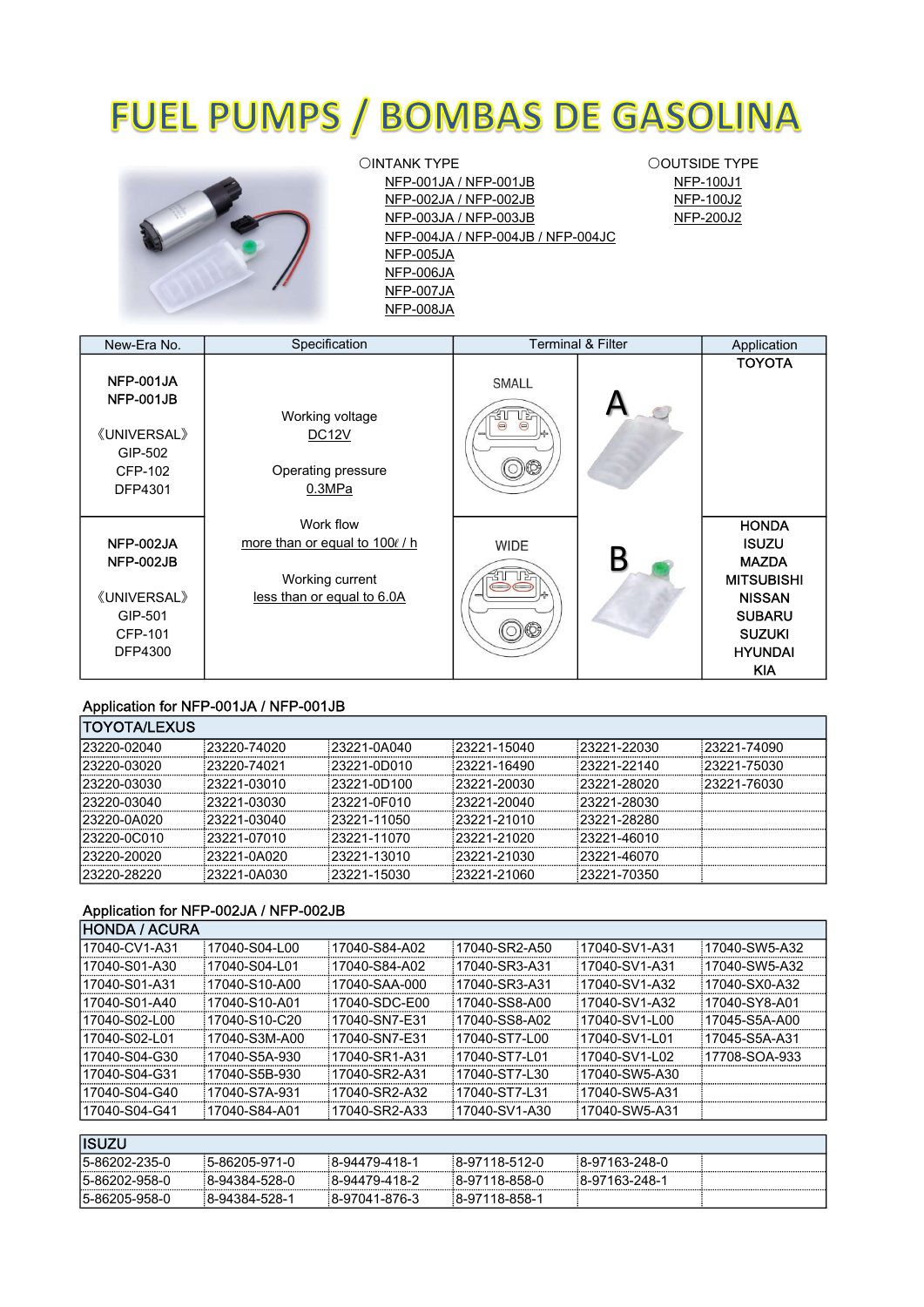| <b>MAZDA</b>           |                      |                       |                          |                      |                      |
|------------------------|----------------------|-----------------------|--------------------------|----------------------|----------------------|
| 1F21-13-350A           | B6BF-13-35Z          | CA01-13-35XC          | KJ14-13-35Z              | L518-13-350          | ZL05-13-35ZA         |
| AJ51-13-350            | B6BG-13-35Z          | CA41-13-350           | KL19-13-350              | L518-13-35XB         | ZL05-13-35ZB         |
| AJ51-13-35Z            | B6DA-13-350          | CA41-13-35X           | KL19-13-35ZB             | LF67-13-35XE         | ZZL0-13-350C         |
| B3C7-13-350            | B6DA-13-35Z          | CY01-13-350           | KL22-13-350              | LFB6-13-35XB         | ZZM4-13-350A         |
| B3E7-13-350            | BP4W-13-350A         | CY01-13-35XA          | KL47-13-350              | LFB7-13-350          | ZZM5-13-350A         |
| B3E7-13-350A           | BP4W-13-35ZA         | GY01-13-350A          | KL47-13-35ZB             | LFB7-13-350          | ZZP0-13-350A         |
| B3E7-13-35ZB           | BP4W-13-35ZF         | GY01-13-35ZA          | KLG4-13-35XB             | LFG1-13-350          | ZZP1-13-350A         |
| B61P-13-350B           | BP4W-13-35ZG         | JE45-13-35ZB          | KLK1-13-35Z              | ZL01-13-350          | ZZR0-13-350A         |
| B61P-13-ZE0            | BP8E-13-350          | JE47-13-35ZA          | KLK1-13-35ZA             | ZL01-13-35Z          | ZZR1-13-350A         |
| B6BF-13-350            | BP8E-13-35Z          | JE48-13-35ZC          | L33L-13-35ZA             | ZL01-13-ZW1          | ZZS1-13-350A         |
| B6BF-13-350MV          | CA01-13-350A         | KJ01-13-350           | L3F7-13-35ZC             | ZL02-13-ZE1          | ZZS3-13-350A         |
| <b>MITSUBISHI</b>      |                      |                       |                          |                      |                      |
|                        | MB831561             | MN161720              |                          | MR431088             | MR739710             |
| 1760A233               |                      |                       | :MR162453                |                      |                      |
| AW332718               | MB831562             | MN161721              | MR204500<br>MR208665     | MR439710<br>MR464198 | MR908180             |
| AW334174               | MB831691<br>MB845502 | MN161935              |                          |                      | MR933638             |
| MB531263<br>MB658436   | MB912304             | MR124765!<br>MR124881 | MR241080<br>MR241083     | MR465687<br>MR465688 | MR968070<br>MR990817 |
| MB698623               | MB923663             | MR124999              | MR241351                 | MR497143             | MR990818             |
| MB698857               | MB927016             | MR134284!             | MR241394                 | MR508115             | MR990883             |
| MB831262               | MB959729             | MR134804              | MR325884                 | MR508282             | MR990884             |
| MB831263               | MB959730             | MR134806              | MR344715                 | MR508283             | MR993339             |
| MB831264               | MB959847             | MR134868              | MR376042                 | MR508284             | MR993340             |
| MB831333               | ME124999             | MR134901:             | MR391856                 | MR535803             |                      |
| MB831560               | :MN106213            | MR135420:             | MR431087                 | MR548361             |                      |
|                        |                      |                       |                          |                      |                      |
| <b>NISSAN/INFINITI</b> |                      |                       |                          |                      |                      |
| 17040-3S500            | 17042-0M005          | 17042-0Z000           | 17042-2B500              | 17042-5F600          | 17042-6J900          |
| 17040-3S505            | 17042-0M013          | 17042-10S00           | 17042-2Y900              | 17042-5F600          | 17042-7B025          |
| 17040-3S515            | 17042-0M021          | 17042-1E300           | 17042-31U00              | 17042-5M010          | 17042-7J100          |
| 17040-4S400            | 17042-0M023          | 17042-1E400           | 17042-31U05              | 17042-5M800          | 17042-7J160          |
| 17040-5S105            | 17042-0M024          | 17042-1E400B          | 17042-31U08              | 17042-5M802          | 17042-7J161          |
| 17040-8B000            | 17042-0M077          | 17042-1E400E          | 17042-4B000              | 17042-5S700          | 17042-8B000          |
| 17041-5M015            | 17042-0W005          | 17042-1W700           | 17042-4S400              | 17042-5Y700          | 17042-VE400          |
| <b>SUBARU</b>          |                      |                       |                          |                      |                      |
|                        |                      |                       |                          |                      |                      |
| 42021AA020             | 42021AC001           | i42021AC013           | 42021FA090               | 42021FC021           |                      |
| 42021AA330             | 42021AC010           | 42021AC200            | 42021FA200               | 42021FE020           |                      |
| 42021AA350             | 42021AC012           | 42021AE02A            | 42021FA250               | 42022AE02A           |                      |
| <b>SUZUKI</b>          |                      |                       |                          |                      |                      |
| 15100-50G00            | 15100-54G10          | 15100-60G20!          | 15100-61AA1 <del>!</del> | 15100-65D31          | 15100-80C10          |
| 15100-50G10            | 15100-57B20          | 15100-60G21           | 15100-65B11              | 15100-65D32          | 15110-50G00          |
| 15100-54813            | 15100-58B00          | 15100-60GT0           | 15100-65D02              | 15100-65D70          | 15110-50GT0          |
| 15100-54820            | 15100-58B01          | 15100-61A02           | 15100-65D12              | 15100-65G00          | 15110-54G00          |
| 15100-54830            | 15100-58B10          | 15100-61A10           | 15100-65D22              | 15100-66D32          |                      |
| 15100-54B30            | 15100-60G00          | 15100-61AA0!          | 15100-65D30 !            | 15100-77E00          |                      |
|                        |                      |                       |                          |                      |                      |
| <b>HYUNDAI</b>         |                      |                       |                          |                      |                      |
| 31110-25700            | 31111-25700          | 31111-26300           | 81111-37150              | 31111-38050          |                      |
| 31110-33610            | 31111-25750          | 31111-28150           | 31111-37200              |                      |                      |
| 31111-25000            | 31111-26000          | :31111-2D000          | 31111-37300              |                      |                      |
| KIA                    |                      |                       |                          |                      |                      |
| 31111-07000            | 31111-38050          | OK01A-13-350B         | OK01D-13-35ZA            | OK24C-13-35ZA        | OK29T-13-35ZA        |
| 31111-07600            | 31111-3H000          | OK01B-13-350          | OK1D-13-35Z              | OK24T-13-35ZA        |                      |
| 31111-2F500            | 31111-3K000          | OK01B-13-350A         | OK24C-13-35ZA            | OK29T-13-35Z         |                      |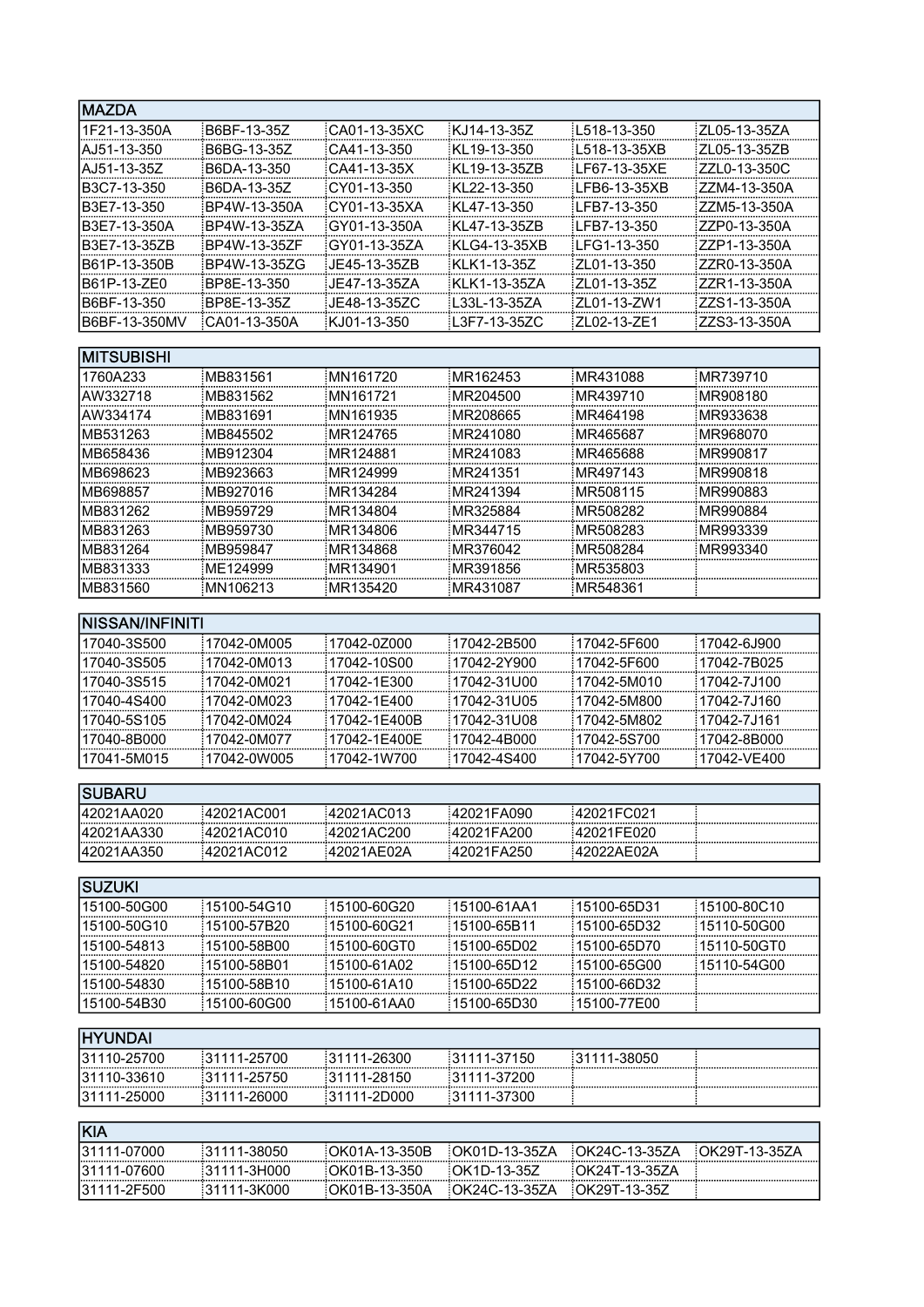| New-Era No. | Specification      | <b>Terminal &amp; Filter</b> | Application     |
|-------------|--------------------|------------------------------|-----------------|
| NFP-003JA   |                    |                              | <b>TOYOTA</b>   |
|             | Working voltage    |                              | <b>SUBARU</b>   |
|             | <b>DC12V</b>       |                              |                 |
|             |                    |                              | GIP-514         |
|             | Operating pressure |                              | DFP4340         |
|             | 0.3MPa             |                              | <b>CFP-118</b>  |
|             |                    |                              |                 |
| NFP-003JB   | Work flow          |                              | <b>HONDA</b>    |
|             | 110ℓ / h≦          |                              |                 |
|             |                    |                              |                 |
|             | Working current    |                              | GIP-515         |
|             | ≤6.0A              |                              | <b>DFP4340A</b> |
|             |                    |                              |                 |
|             |                    |                              |                 |

### Application for NFP-003JA

| Ref. No.    | <b>Car Maker</b> | <b>Car Model</b>    | Model No.         | <b>Engine Model</b> | <b>Model Year</b> |
|-------------|------------------|---------------------|-------------------|---------------------|-------------------|
| 23220-0P030 | <b>TOYOTA</b>    | 4RUNNER             | GRN210/UZN210     | 1GR-FE/2UZ-FE       | $'02 -'09$        |
| 23220-21170 |                  |                     | <b>TRN210</b>     | 2TR-FE              | $'04 - '09$       |
| 23220-30011 |                  | <b>HARRIER</b>      | ACU30             | 2AZ-FE              | $'03-'12$         |
| 23220-31180 |                  |                     | GSU30             | 2GR-FE              | $'06 - '08$       |
| 23220-50210 |                  |                     | MCU30             | 1MZ-FE              | $'03-'06$         |
| 23220-51010 |                  | <b>HIGHLANDER</b>   | ACU <sub>20</sub> | 2AZ-FE              | $'00-'07$         |
| 23220-75170 |                  |                     | MCU <sub>23</sub> | 3MZ-FE              | $'03-'07$         |
| 23220-75171 |                  | <b>HILUX SURF</b>   | <b>GNR215</b>     | 1GR-FE              | $'05 - '09$       |
| 23221-0A050 |                  |                     | TRN120/121        | 2TR-FE              | $'02 - '09$       |
| 23221-31050 |                  |                     | <b>RZN210</b>     | 3RZ-FE              | $'02 - '09$       |
| 23221-50100 |                  |                     | <b>VZN210</b>     | 5VZ-FE              | $'02 - '05$       |
| 23221-62060 |                  | <b>KLUGER</b>       | ACU20/25          | 2AZ-FE              | $'03-'07$         |
| 23221-62070 |                  |                     | <b>MCU20/25</b>   | 1MZ-FE              | $'03-'07$         |
| 23221-75020 |                  | <b>LAND CRUISER</b> | <b>VDJ200</b>     | 1CD-FTV             | $'15-$            |
|             |                  | <b>LAND CRUISER</b> | GRJ120/121        | 1GR-FE              | $'05-'09$         |
| 77020-08031 |                  | <b>PRADO</b>        | <b>RZJ120</b>     | 3RZ-FE              | $'02 - '09$       |
| 77020-0E012 |                  |                     | <b>TRJ120</b>     | 2TR-FE              | $'02 - '09$       |
|             |                  |                     | <b>TRJ150</b>     | 2TR-FE              | $'15-$            |
| 42021-AG010 |                  |                     | VZJ120/121/125    | 5VZ-FE              | $'02 - '05$       |
| 42021-AG100 |                  | <b>PRIUS</b>        | NHW <sub>20</sub> | 1NZ-FXE             |                   |
| 42022-AG05A |                  | <b>SIENNA</b>       | MCL <sub>20</sub> | 3MZ-FE              | $'03-'06$         |
|             | <b>LEXUS</b>     | LX450/460/570       | <b>VDJ201</b>     | 1VD-FTV             | $'15-$            |
|             |                  | <b>RX300</b>        | MCU35/MCU33       | 1MZ-FE/3MZ-FE       | $'03-'06$         |
|             |                  | RX350               | GSU30/MCU38       | 2GR-FE/3MZ-FE       | $'03 - '09$       |
|             | <b>SUBARU</b>    | <b>FORESTER</b>     | SH5B/SH9A         | 205/155             | $'07 - '11$       |
|             |                  | <b>IMPRESA</b>      | G22, GP2          | 255                 | $'10-'14$         |
|             |                  |                     | GE2B/GE7B/GECB    | 154/204/253         | $'10-'14$         |
|             |                  | <b>LEGACY</b>       | BL <sub>5F</sub>  | 204                 | $'05-'11$         |
|             |                  |                     | BL9F/BLEF         | 253/30D             | $'03 - '11$       |

### Application for NFP-003JB

| Ref. No.      | Car Maker    | Car Model | Model No. | Engine Model                        | Model Year |
|---------------|--------------|-----------|-----------|-------------------------------------|------------|
| 17045-SNA-020 | <b>HONDA</b> | CIVIC     | FD        | <b>K20A</b>                         | $'06-11$   |
| 17045-SNA-A31 |              |           | FA        | <b>R18A</b>                         | '07-'08    |
|               |              |           | FD        | R <sub>16</sub> A/R <sub>18</sub> A | $'09-'11$  |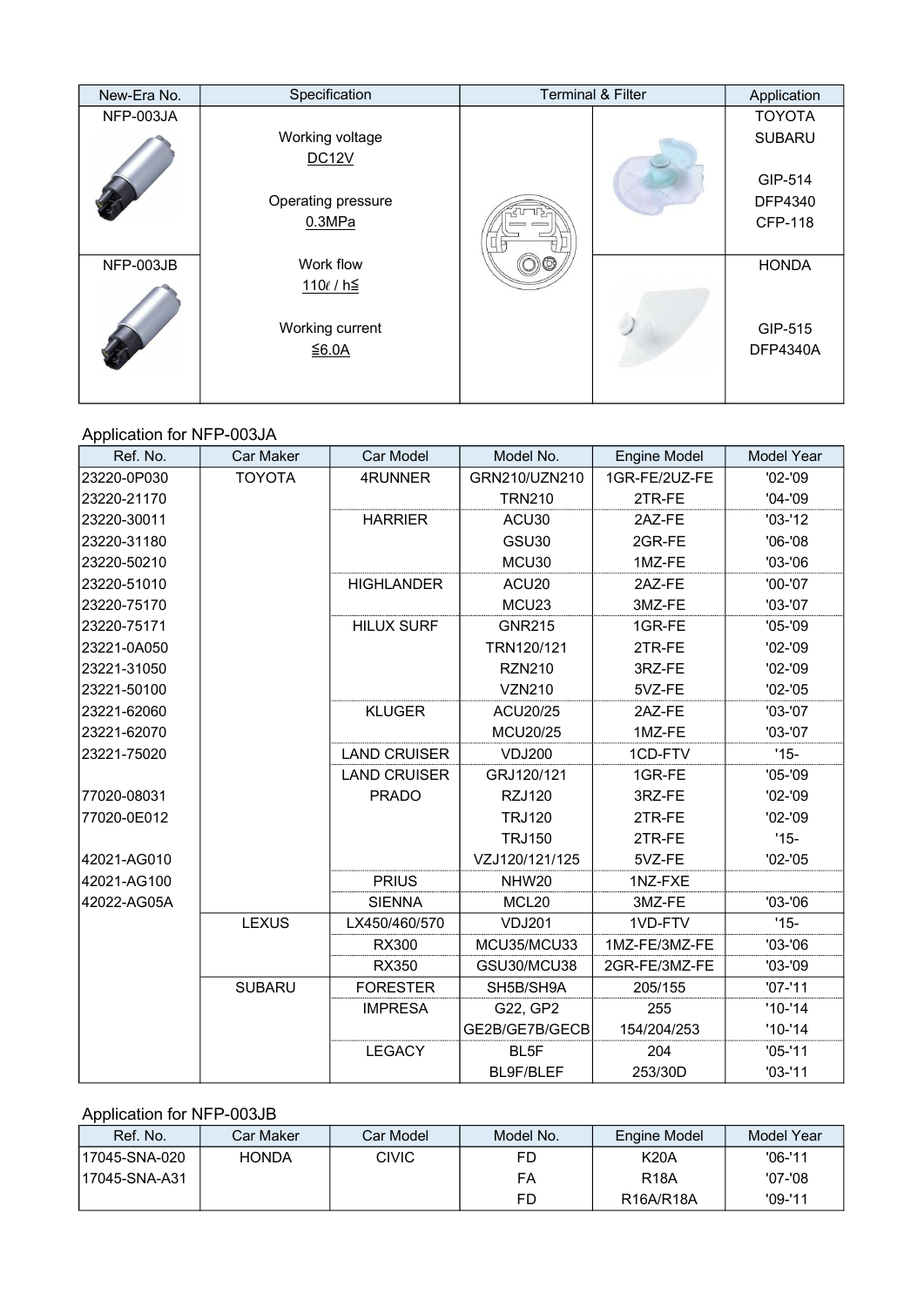| New-Era No. | Specification                                                                    | <b>Terminal &amp; Filter</b> | Application                                 |
|-------------|----------------------------------------------------------------------------------|------------------------------|---------------------------------------------|
| NFP-004JA   | Working voltage<br><b>DC12V</b>                                                  |                              | <b>TOYOTA</b><br>GIP-507<br><b>DFP4305</b>  |
| NFP-004JB   | Operating pressure<br>0.3MPa<br>Work flow<br><u>100ℓ / h≦</u><br>Working current |                              | <b>TOYOTA</b><br>GIP-504                    |
| NFP-004JC   | $≤5.0A$                                                                          |                              | <b>TOYOTA</b><br>GIP-505<br><b>DFP4305A</b> |

# Application for NFP-004JA

| Ref. No.    | Car Maker     | Car Model    | Model No.     | Engine Model | <b>Model Year</b> |
|-------------|---------------|--------------|---------------|--------------|-------------------|
| 23220-75040 | <b>TOYOTA</b> | <b>HIACE</b> | <b>TRH200</b> | 1TR-FF       | '05-              |
| 23220-75041 |               |              | TRH201        | 2TR-FE       | $'05-$            |

## Application for NFP-004JB

| Ref. No.    | Car Maker     | Car Model     | Model No. | Engine Model | <b>Model Year</b> |
|-------------|---------------|---------------|-----------|--------------|-------------------|
| 23220-0C080 | <b>TOYOTA</b> | <b>INNOVA</b> | TGN40     | 1TR-FE       | $'04 - 16$        |
| 23220-0C081 |               |               |           |              |                   |
| 23220-0C120 |               |               |           |              |                   |

# Application for NFP-004JC

| Ref. No.    | Car Maker     | Car Model        | Model No.         | Engine Model  | <b>Model Year</b> |
|-------------|---------------|------------------|-------------------|---------------|-------------------|
| 23220-0C020 | <b>TOYOTA</b> | <b>FORTUNER</b>  | GGN60/61          | 1GR-FE/2TR-FE | $'05-$            |
| 23220-0C050 |               | <b>HILUX</b>     | GGN <sub>15</sub> | $1$ GR-FE     | $'05 - 15$        |
| 23220-0C051 |               |                  | GGN <sub>25</sub> | $1$ GR-FE     | $15-$             |
| 23220-0C130 |               |                  | <b>TGN15/26</b>   | 1TR-FE/2TR-FE | '05-              |
| 23220-0P010 |               | <b>HILUX IMV</b> | TGN16             | 2TR-FE        | '15-              |
| 23220-0P160 |               | HILUX SW4        | TGN51             | 2TR-FE        | $'05 - 15$        |
|             |               | HILUX VIGO       | TGN10/26          | 1TR-FE/2TR-FE | $'05 - 15$        |
|             |               | <b>INNOVA</b>    | TGN41             | 2TR-FE        | $'04 - 15$        |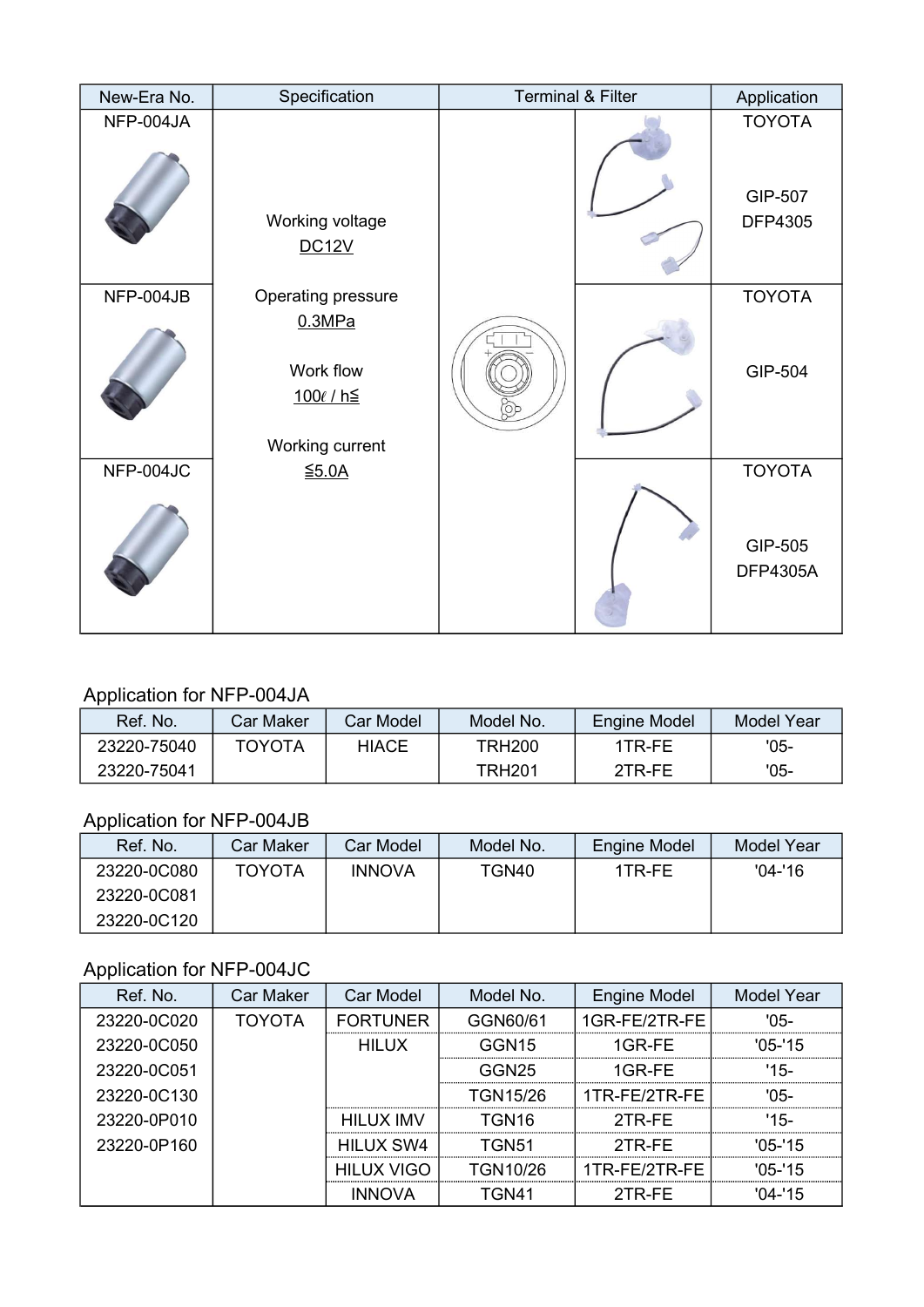| New-Era No. |                                 | Specification                                                      | <b>Terminal &amp; Filter</b> | Application                                      |
|-------------|---------------------------------|--------------------------------------------------------------------|------------------------------|--------------------------------------------------|
| NFP-005JA   | Working voltage<br><b>DC12V</b> | Work flow<br>110 <i>€</i> / h≦<br>Working current<br>$\leq$ 5.7A   |                              | <b>TOYOTA</b>                                    |
| NFP-006JA   | Operating pressure<br>0.3MPa    | Work flow<br>100€/h≦<br>Working current<br>$\leq$ 5.0A             |                              | <b>TOYOTA</b>                                    |
| NFP-007JA   | Working voltage<br><b>DC12V</b> | Work flow<br>70€/h≦<br>Working current<br>$\leq 4.0A$              |                              | <b>TOYOTA</b><br>DFP4302                         |
| NFP-008JA   | Operating pressure<br>0.3MPa    | Work flow<br>130€/h≦<br>Working current<br>$\underline{\leq}$ 4.8A |                              | <b>HONDA</b><br><b>ACCURA</b><br><b>DFP4340B</b> |

### Application for NFP-005JA

| Ref.<br>No.                    | ٠n<br>Maker<br>udi | Model<br>י ה'<br>Jal 1 | Model<br>No. | -<br>Model<br><b>Engine</b> | Year<br><b>Model</b> |
|--------------------------------|--------------------|------------------------|--------------|-----------------------------|----------------------|
| 1230<br><u> 23220-0</u><br>-52 | TOVOT.             | `STIMA_                | 3SR50/55     | $ -$<br>חממ<br>_GP          | $'06 - '08$          |

### Application for NFP-006JA

| Ref. No.    | Car Maker | Car Model I   | Model No. | Engine Model | Model Year |
|-------------|-----------|---------------|-----------|--------------|------------|
| 23220-31350 | ΤΟΥΟΤΑ    | ALPHARD       | GGH20/25  | 2GR-FF       | $'08 - 11$ |
|             |           | FIRE<br>`/FI- | GGH20/25  | 2GR-FF       | $'08 - 11$ |
| 77020-58010 |           | <b>ESTIMA</b> | GSR50/55  | 2GR-FF       | $'08 - 11$ |

### Application for NFP-007JA

| Ref. No.    | Car Maker     | Car Model     | Model No.           | Engine Model   | Model Year  |
|-------------|---------------|---------------|---------------------|----------------|-------------|
| 23220-0D170 | <b>TOYOTA</b> | <b>BFITA</b>  | KSP92, SCP92        | 2SZ-FF         | $'05-'12$   |
| 23220-0M050 |               | <b>RACTIS</b> | NCP100, SCP100      | $1NZ$ -FF      | $'05 - 10'$ |
| 23220-0Q031 |               | VITZ          | <b>KSP90, NCP91</b> | INZ-FE, 2NZ-FE | $'05-10'$   |
| 23220-0T121 |               | YARIS, ECHO   | KSP90.NCP90         | 1NZ-FE, 2NZ-FE |             |
| 23220-21131 |               | VIOS, LIMO    | NCP91, NCP93        |                | $'05 - 16$  |
| 23220-21132 |               |               | ZSP90               |                |             |
|             |               | AI TIS        |                     | 1NZ-FF         | '02-'07     |

### Application for NFP-008JA

| Ref. No.      | <b>Car Maker</b> | Car Model     | Model No. | Engine Model | Model Year  |
|---------------|------------------|---------------|-----------|--------------|-------------|
| 17045-S3V-A50 | <b>HONDA</b>     | <b>ACCORD</b> |           | <b>K24A</b>  | $'03-'05$   |
| 17045-SDA-A00 |                  |               |           | J30A         | $'03-'07$   |
| 17045-SDA-A30 |                  | CR-V          |           | K24A         | $'07 - 10'$ |
| 17045-SDB-A00 | <b>ACURA</b>     | <b>MDX</b>    |           | J35A         | $'03 - 04$  |
| 17045-SDB-A30 |                  | TSK.          |           | K24          | $'04 - 08$  |
| 17045-SDR-A00 |                  |               |           | J32          | $'04 - 08$  |
| 17045-SEC-A00 |                  |               |           | J35          | $'07 - 08$  |
| 17045-SEC-A01 |                  |               |           |              |             |
| 17045-SEP-A01 |                  |               |           |              |             |
| 17045-SWA-A00 |                  |               |           |              |             |
| 17045-SXS-A00 |                  |               |           |              |             |